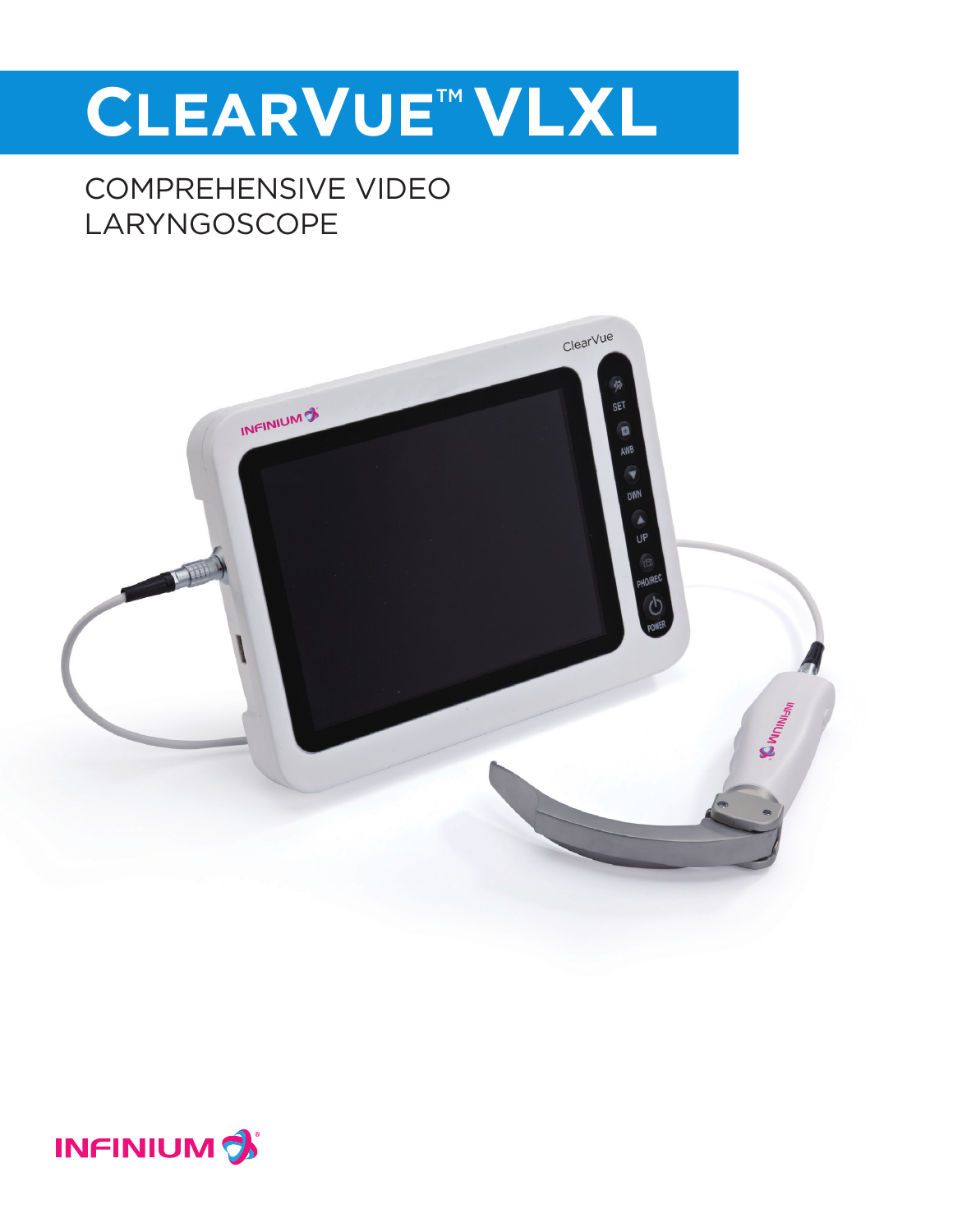# **CLEARVUE**TM **VLXL**

# **The Infinium ClearVue™ VLXL**

### Video Laryngoscopes

The Infinium ClearVue™ video laryngoscope adopts state-of-the-art image technology and possesses the advantage of a 2.0 megapixel full view camera with an 8 inch high-resolution monitor. The ClearVue™ features a rechargeable li-ion battery for mobile use. The HD optics offer a unique anti-fog and high resolution image. The overall design is compact and ergonomic. A high-resolution view of the glottis will enable clinicians first-attempt success while minimizing any chance of a complication during the intubation process.

The Infinium ClearVue™ Video Laryngoscopes are:

### **CLEAR AND INNOVATIVE**

- High Resolution 8 Inch Screen
- **n** Mobile Stands Available
- 2 Models (Reusable Blade or Disposable Blade)
- Rigid Steel Construction of Hand Pieces
- **n** Quick installation and Removal of Blades
- **n** Quick Shot Camera Button for Photo and Video Recording
- 4 GB Data Storage (Approx. 80 Minutes of Stored Video)
- **N** Use on Battery or AC Power

### **COMPREHENSIVE BLADE OFFERING**

### **REUSABLE BLADE MODEL**

- Macintosh Blades Size 1,2,3,4,5 Available
- Macintosh Curved "D" Blades Size 1,2,3,4,5 Available
- **Niller Blades Size 0.1 available**
- The ClearVue™ Comes standard with Macintosh Size 2,3, and 4 Blades

### **DISPOSABLE BLADE MODEL**

- $\blacksquare$  Macintosh Blade Size 1,2,3,4,5 Available
- Macintosh Channeled Blade Size 1,2,3,4,5 Available

### **DURABLE**

- **2 Years Warranty**
- **F** Screen Reinforced with Anti-Shatter Protection

 $\begin{array}{c|c} 0 & 0 & 0 \\ 0 & 0 & 0 \end{array}$ 

**E** Light Weight Long Lasting Rechargeable Li-ion Battery

### **HIGH-DEFINITION**

- 8 Inch HD Display
- **Anti-Fog Optics Lens**
- 2.0 Mega Pixel Camera With Video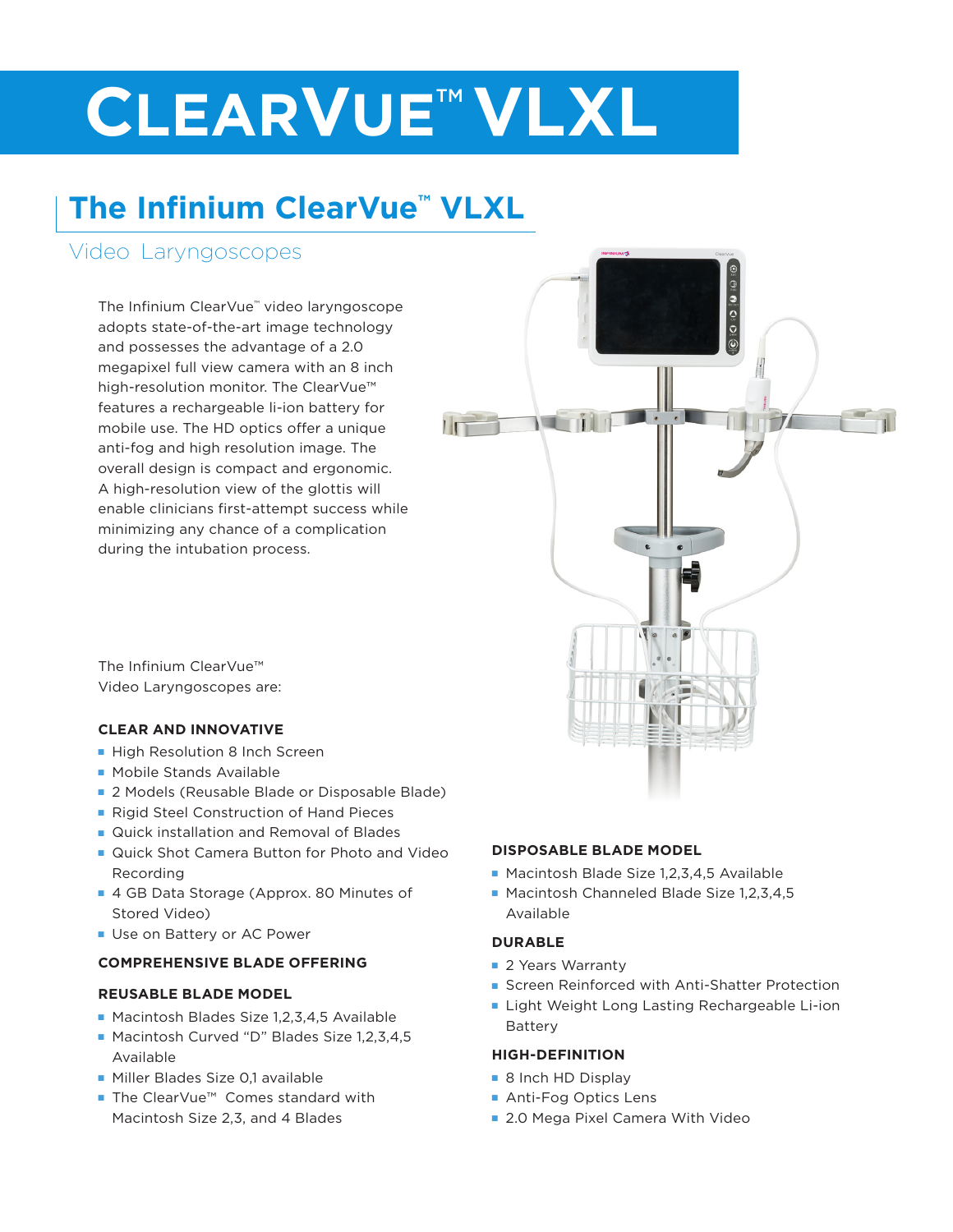

### ClearVue™ Reusable Blade Model-Blades Available:





The Reusable blade model comes standard with Mac Blades sizes 2, 3, and 4

Optional Blades Available Are:







Miller 0 & 1 Blades Mac 1 & Mac 5 Blades





Optional Curved Mac "D" Blades Sizes 1,2,3,4,5

### ClearVue™ Disposable Blade Model-Blades Available: